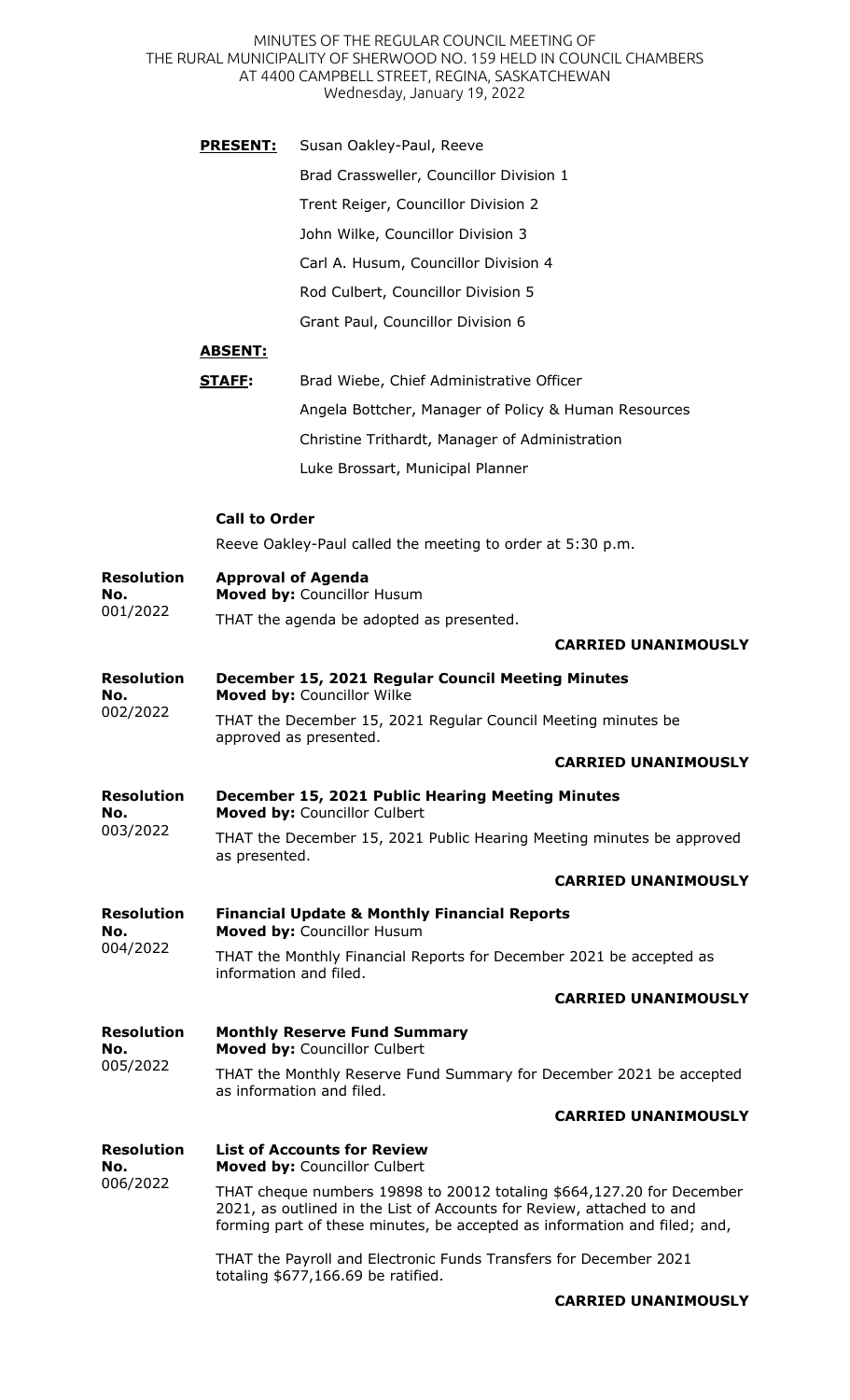| <b>Resolution</b><br>No.             | <b>Public Works Operations and Projects Update - January</b><br>Moved by: Councillor Husum                                                                                                                                                                                                                                                                                                    |  |
|--------------------------------------|-----------------------------------------------------------------------------------------------------------------------------------------------------------------------------------------------------------------------------------------------------------------------------------------------------------------------------------------------------------------------------------------------|--|
| 007/2022                             | THAT the Public Works Operations and Projects Update - January report be<br>accepted as information and filed.                                                                                                                                                                                                                                                                                |  |
|                                      | <b>CARRIED UNANIMOUSLY</b>                                                                                                                                                                                                                                                                                                                                                                    |  |
| <b>Resolution</b><br>No.             | <b>Appointment of Pest Control Officer for 2022</b><br>Moved by: Councillor Husum                                                                                                                                                                                                                                                                                                             |  |
| 008/2022                             | THAT Jim King be appointed as the RM of Sherwood No. 159 Pest Control<br>Officer for the year 2022 in accordance with Section 13 of The Pest Control<br>Act; and,                                                                                                                                                                                                                             |  |
|                                      | THAT the Pest Control Officer be paid \$50.00 per call in 2022.                                                                                                                                                                                                                                                                                                                               |  |
|                                      | <b>CARRIED UNANIMOUSLY</b>                                                                                                                                                                                                                                                                                                                                                                    |  |
| <b>Resolution</b><br>No.             | <b>Appointment of Weed Inspector for 2022</b><br>Moved by: Councillor Culbert                                                                                                                                                                                                                                                                                                                 |  |
| 009/2022                             | THAT Barry Wiebe, Manager of Public Works & Infrastructure be appointed<br>as the RM of Sherwood No. 159 Weed Inspector for the year 2022 in<br>accordance with Section 6(2) of The Weed Control Act.                                                                                                                                                                                         |  |
|                                      | <b>CARRIED UNANIMOUSLY</b>                                                                                                                                                                                                                                                                                                                                                                    |  |
| <b>Resolution</b><br>No.             | <b>Appointment of Development Appeals Board for 2022</b><br>Moved by: Councillor Crassweller                                                                                                                                                                                                                                                                                                  |  |
| 010/2022                             | THAT the R.M. of Sherwood No. 159 appoint RM of Edenwold No. 158<br>Development Appeals Board and its board members as the Development<br>Appeals Board for 2022 to perform the duties in accordance with The<br>Planning and Development Act, 2007; and,                                                                                                                                     |  |
|                                      | THAT the following be appointed as members and secretary<br>respecitvely: Aimee Bryck, Alton Tangedal, Barry Braitman, Donna<br>Strudwick, Keith Comstock and Paige Boha as Secretary of the<br>Development Appeals Board for 2022.                                                                                                                                                           |  |
|                                      | <b>CARRIED UNANIMOUSLY</b>                                                                                                                                                                                                                                                                                                                                                                    |  |
| <b>Resolution</b><br>No.<br>011/2022 | SU 21-018: Surface Parcel Subdivision to separate one 7.46 hectare<br>(18.43 acre) parcel from a source quarter section located at SE 1/4<br>Sec. 6-18-20-W2                                                                                                                                                                                                                                  |  |
|                                      | Moved by: Councillor Husum<br>THAT proposed subdivision application SU 21-018 (Community Planning File<br>R0989-21R), which intends to subdivide one 7.46ha (18.43ac) parcel from<br>a source quarter section located at SE 1/4 6-18-20-W2M be recommended for<br>denial by Community Planning as presented, with the following<br>considerations being required before a potential approval: |  |
|                                      | 1. 5 metre (16.4 ft.) width of Road widening to be dedicated by plan of<br>survey along both sides of Township Road 180 for the proposed parcel<br>and the source quarter section                                                                                                                                                                                                             |  |
|                                      | 2. Provision of cash-in-lieu of Municipal Reserve to the RM of Sherwood, as<br>required by Community Planning.                                                                                                                                                                                                                                                                                |  |
|                                      | 3. Redesignation of the area as Rural Residential within the Future Land<br>Use Map of the Official Community Plan, and a rezone to the Rural<br>Residential (RR) Zoning District.                                                                                                                                                                                                            |  |
|                                      | 4. Environmental reserve be a consideration of Community Planning for<br>the undevelopable area that includes Wascana Creek.                                                                                                                                                                                                                                                                  |  |
|                                      | <b>CARRIED UNANIMOUSLY</b>                                                                                                                                                                                                                                                                                                                                                                    |  |
| <b>Resolution</b><br>No.             | January.2022 Update - Administration<br>Moved by: Councillor Culbert                                                                                                                                                                                                                                                                                                                          |  |
| 012/2022                             | THAT the January 2022 Administration Update report be accepted as<br>information and filed.                                                                                                                                                                                                                                                                                                   |  |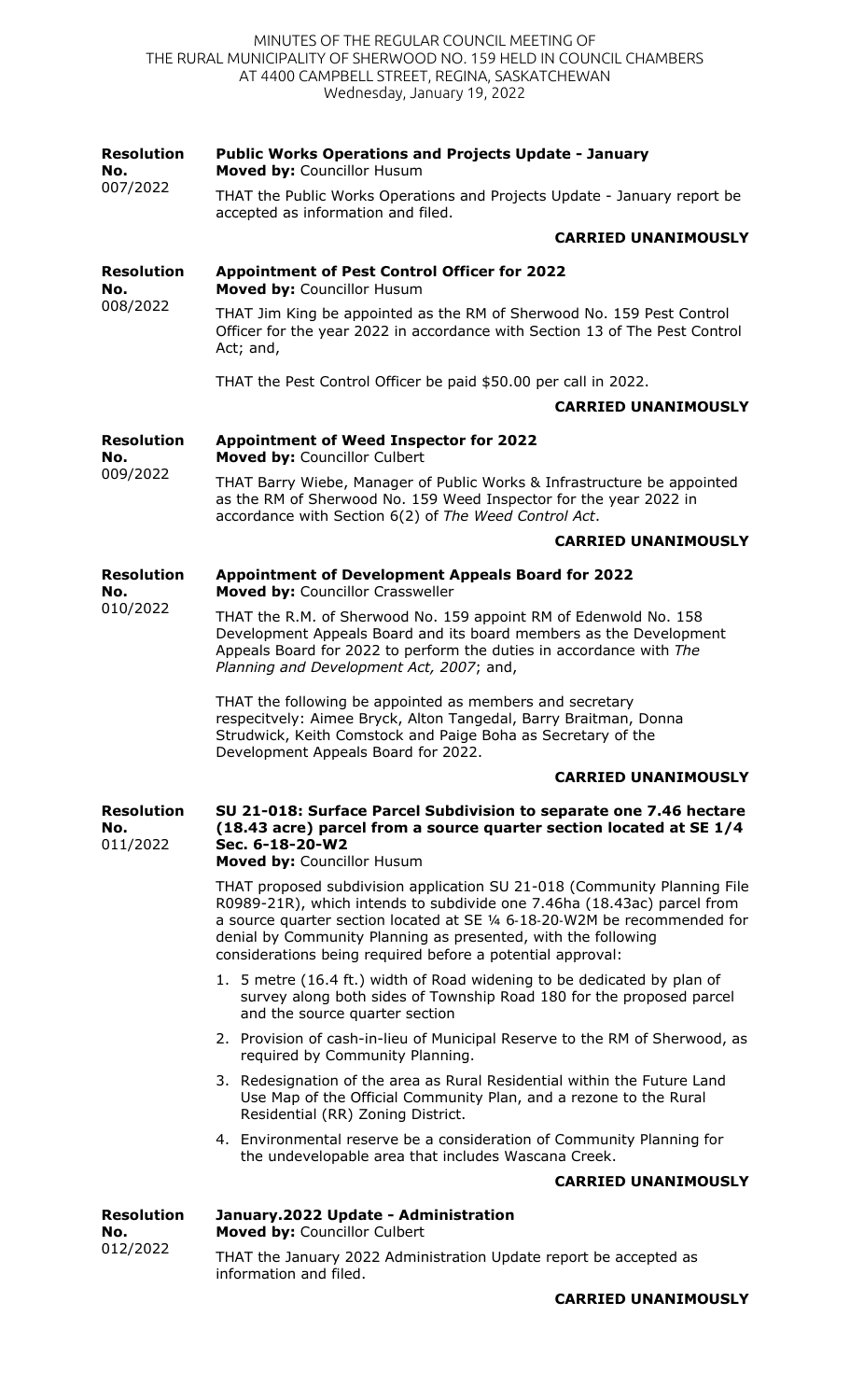MINUTES OF THE REGULAR COUNCIL MEETING OF THE RURAL MUNICIPALITY OF SHERWOOD NO. 159 HELD IN COUNCIL CHAMBERS AT 4400 CAMPBELL STREET, REGINA, SASKATCHEWAN Wednesday, January 19, 2022

| <b>Resolution</b><br>No.<br>013/2022 | <b>Recess</b><br>Moved by: Councillor Husum                                                                                                                                                                                            |
|--------------------------------------|----------------------------------------------------------------------------------------------------------------------------------------------------------------------------------------------------------------------------------------|
|                                      | THAT this meeting go into recess at 7:12 p.m.                                                                                                                                                                                          |
|                                      | <b>CARRIED UNANIMOUSLY</b>                                                                                                                                                                                                             |
|                                      | <b>Reconvene</b><br>Reeve Oakley-Paul called the meeting to order at 7:24 p.m.                                                                                                                                                         |
| <b>Resolution</b><br>No.             | <b>2022 Council Remuneration</b><br>Moved by: Councillor Wilke                                                                                                                                                                         |
| 014/2022                             | THAT having given the required Public Notice, and in accordance with<br>Section 82 of The Municipalities Act, the 2022 Council Remuneration be set<br>at the following rates:                                                          |
|                                      | Monthly Remuneration for Reeve \$2,500<br>Monthly Remuneration for Deputy Reeve \$2,000<br>Monthly Remuneration for Council \$1,500<br>Meetings approved by Council \$150 for under 4 hours and \$300 for over 4                       |
|                                      | hours<br>Accommodations approved for out of town activities with receipt<br>Meals & Mileage rate for approved out of town meetings and activities as<br>per approved Provincial Travel & Meal Rates or with receipt                    |
|                                      | <b>CARRIED</b>                                                                                                                                                                                                                         |
| <b>Resolution</b><br>No.             | <b>2021 Council Attendance</b><br>Moved by: Councillor Culbert                                                                                                                                                                         |
| 015/2022                             | THAT the 2021 Council Attendance report be accepted as information and<br>filed.                                                                                                                                                       |
|                                      | <b>CARRIED UNANIMOUSLY</b>                                                                                                                                                                                                             |
| <b>Resolution</b><br>No.<br>016/2022 | <b>Fidelity Bond</b><br>Moved by: Councillor Wilke                                                                                                                                                                                     |
|                                      | THAT the RM of Sherwood No. 159 purchase Fidelity Bond Coverage of<br>\$100,000 and Money and Securities Coverage of \$20,000 for the year<br>2022.                                                                                    |
|                                      | <b>CARRIED UNANIMOUSLY</b>                                                                                                                                                                                                             |
| <b>Resolution</b><br>No.             | <b>Appointment of Board of Revision for 2022</b><br>Moved by: Councillor Crassweller                                                                                                                                                   |
| 017/2022                             | THAT the RM of Sherwood No. 159 appoint RM of Edenwold No. 158 Board<br>of Revision and its board members as the Board of Revision for 2022; and,                                                                                      |
|                                      | THAT the following be appointed as members and secretary<br>respectively: Alton Tangedal, Barry Braitman, Chris Lane, Donna<br>Strudwick, Keith Comstock, Wayne Joyce and Abby Lumb as Secretary of<br>the Board of Revision for 2022. |
|                                      | <b>CARRIED UNANIMOUSLY</b>                                                                                                                                                                                                             |
| <b>Resolution</b><br>No.             | <b>Communications</b><br>Moved by: Councillor Wilke                                                                                                                                                                                    |
| 018/2022                             | THAT the following correspondence be accepted as information and filed:                                                                                                                                                                |
|                                      | 1. Prairie Central District for Sport, Culture and Recreation - December 14,<br>2021 E-News                                                                                                                                            |
|                                      | 2. Prairie Central District for Sport, Culture and Recreation - January 4,<br>2022 E-News                                                                                                                                              |
|                                      | 3. White Butte RCMP - November 2021 Stats                                                                                                                                                                                              |
|                                      | <b>CARRIED UNANIMOUSLY</b>                                                                                                                                                                                                             |